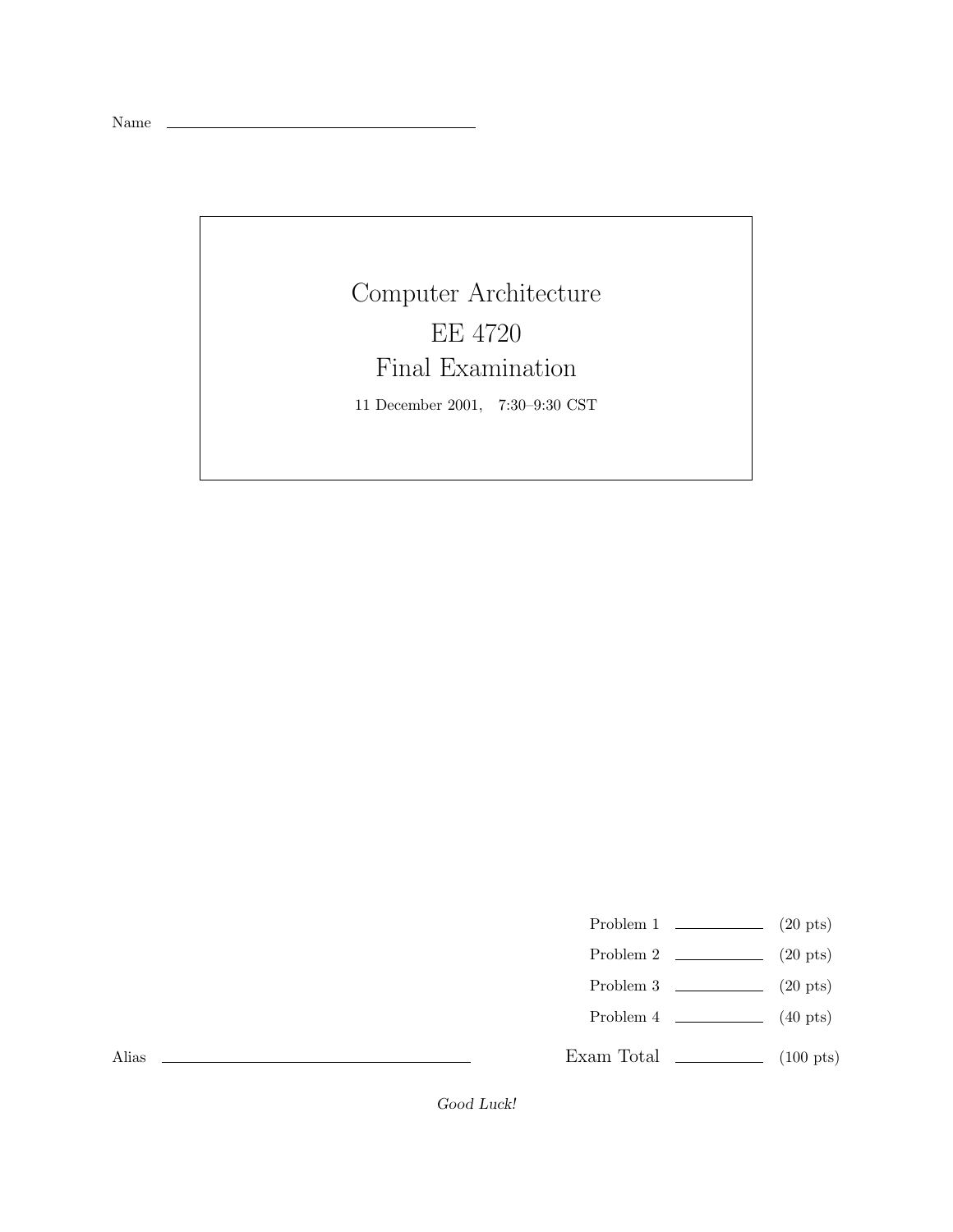Problem 1: The code fragment below executes as shown on a single-issue dynamically scheduled system using a physical register file (Method 3). Initially register f0 contains a 0, f2 contains a 0.2, and f4 contains a 0.4. The value computed by each instruction is shown near the right margin. (20 pts) Show where each instruction commits. Complete the ID- and commit-stage register map tables. Complete the physical register file table. Be sure to show the initial values for f0, f2, and f4 in the register maps and the register file. In the physical register file use a [ to indicate when a register is removed from the free list and use a ] to indicate when it's put back. !Cycle 0 1 2 3 4 5 6 7 8 9 10 11 12 13 14 15 16 17 18 19 20 21 22 addd f0, f0, f2 IF ID Q  $A1 A2 WB$  (.2) addd f4, f2, f4 IF ID Q A1 A2 WB  $(0.6)$ addd f2, f0, f8 IF ID Q A1 A2 WB (1.) addd f0, f4, f8 **IF ID Q** A1 A2 WB (1.4) addd f4, f2, f8 IF ID Q A1 A2 WB (1.8) !Cycle 0 1 2 3 4 5 6 7 8 9 10 11 12 13 14 15 16 17 18 19 20 21 22 ID Register Map: 0 1 2 3 4 5 6 7 8 9 10 11 12 13 14 15 16 17 18 19 20 21 22 f0 f2 f4 Commit Reg Map: 0 1 2 3 4 5 6 7 8 9 10 11 12 13 14 15 16 17 18 19 20 21 22 f0 f2 f4 Physical Reg File: 0 1 2 3 4 5 6 7 8 9 10 11 12 13 14 15 16 17 18 19 20 21 22 0 0 1 .2 2 .4 3 4 !Cycle 0 1 2 3 4 5 6 7 8 9 10 11 12 13 14 15 16 17 18 19 20 21 22 5 6 7 8 9 !Cycle 0 1 2 3 4 5 6 7 8 9 10 11 12 13 14 15 16 17 18 19 20 21 22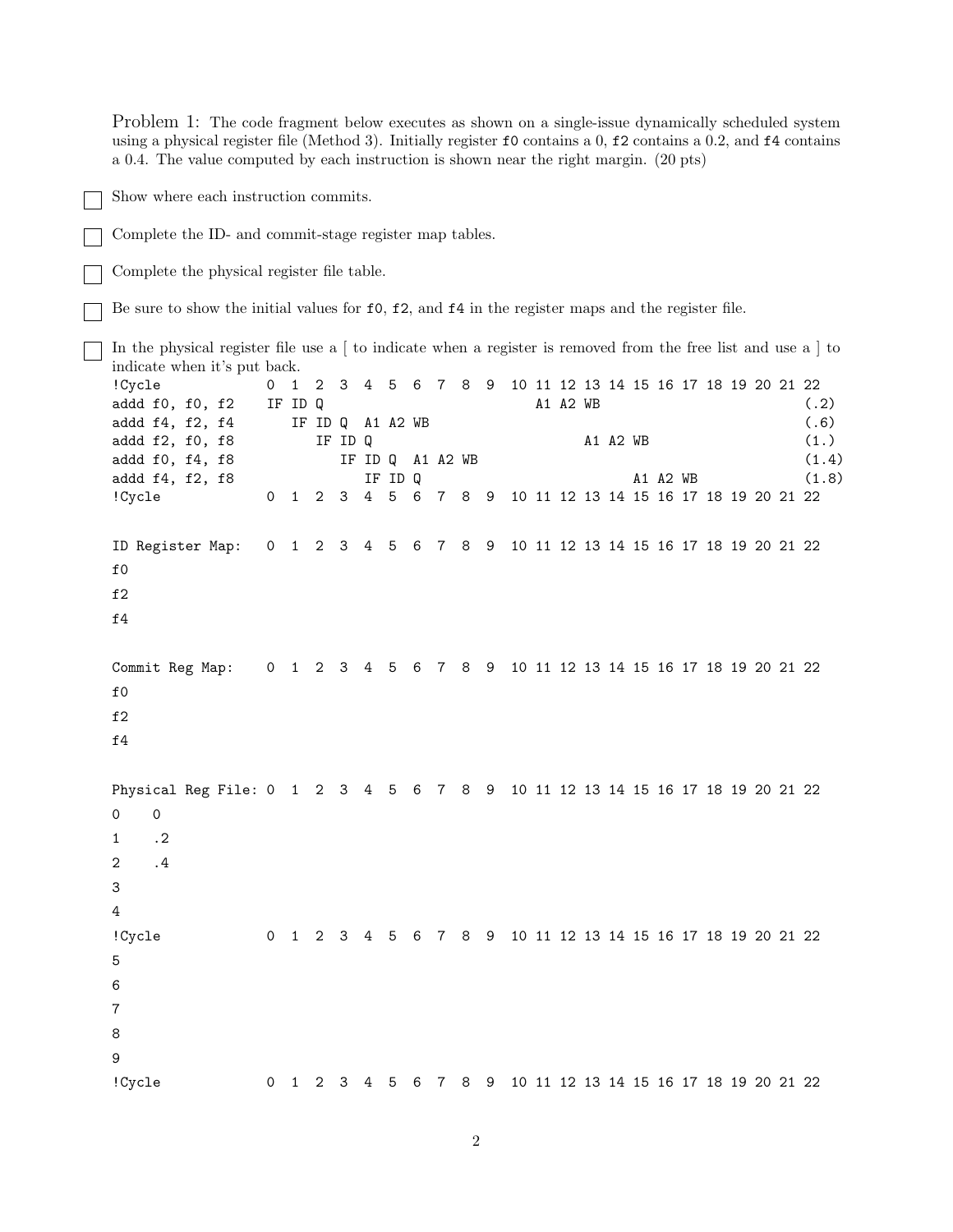Problem 2: The code fragment below executes on three different systems, I, L, and G, each using a different branch predictor:

I: One-level predictor, 2<sup>16</sup>-entry BHT. L: Sixteen-bit (two-level) local history. G: Sixteen-bit (two-level) gshare.

In the spaces provided below show the accuracy of, and the number of entries used by, the indicated branch on the indicated system. The accuracy and number of entries should be after warmup. The number of entries used for the gshare scheme can be approximate. If there is more than one table, show the number of entries in each table separately.(20 pts)

| B1 on I: Accuracy:             | Entries: |
|--------------------------------|----------|
| B <sub>2</sub> on I: Accuracy: | Entries: |
| B3 on I: Accuracy:             | Entries: |
| B1 on L: Accuracy:             | Entries: |
| B <sub>2</sub> on L: Accuracy: | Entries: |
| B3 on L: Accuracy:             | Entries: |
| B1 on G: Accuracy:             | Entries: |
| B <sub>2</sub> on G: Accuracy: | Entries: |
| B3 on G: Accuracy:             | Entries: |

## BIGLOOP:

```
LOOP2: ! Iterates 100 times
 ! Random, 0 or 1
    lw r1, 0(r2)
    addi r2, r2, #4
B1: bnez r1, SKIP1
    add r10, r10, r11
SKIP1:
    sub r3, r2, r12
B2: bnez r3, LOOP2
    addi r1, r0, #3
LOOP3:
    subi r1, r1, #1
B3: bnez r1, LOOP3
```

```
j BIGLOOP
```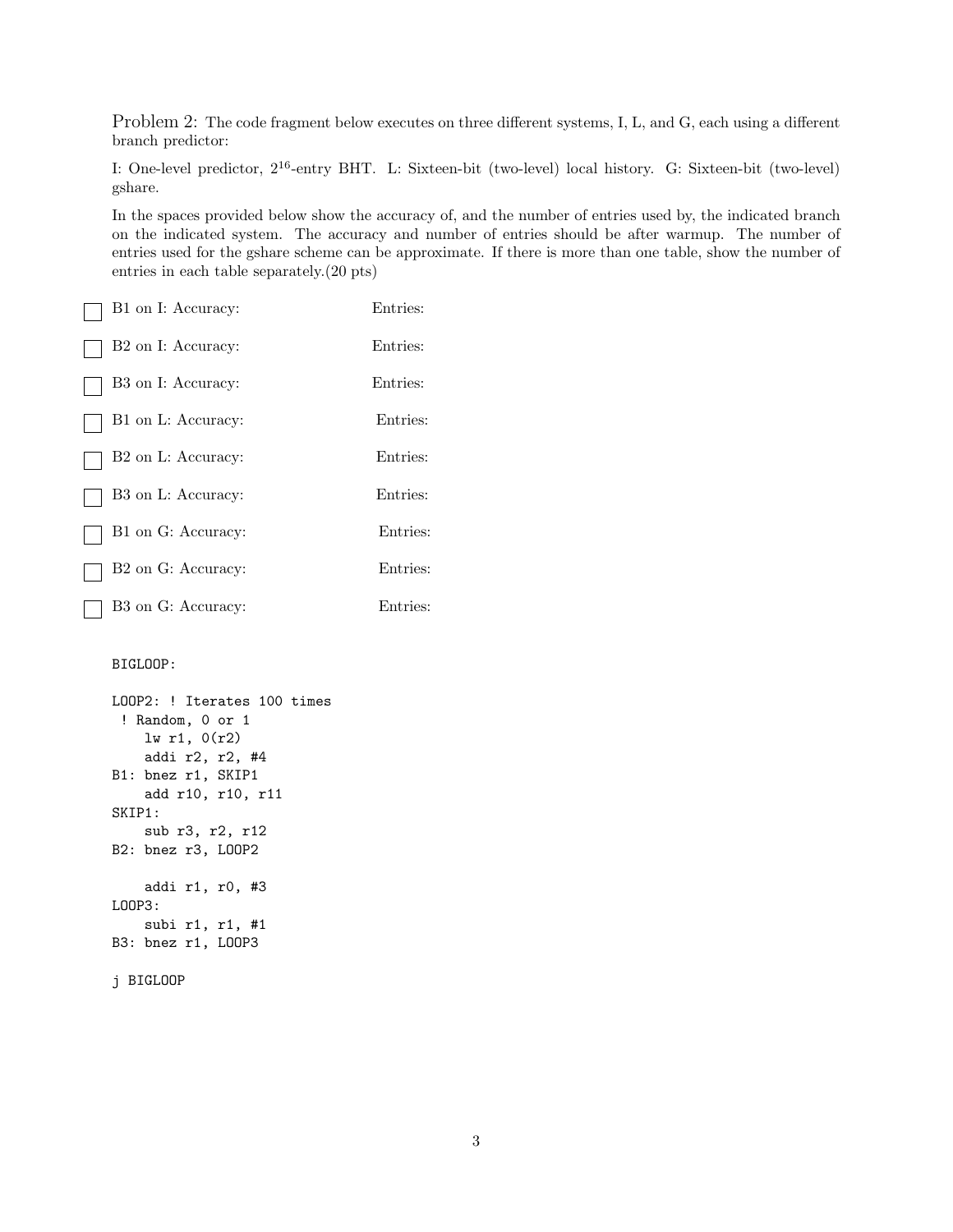Problem 3: The diagram below is for an  $8$  MiB ( $2^{23}$  byte) set-associative cache for a system with 8-bit (how ordinary) characters.

(a) Answer the following, formulæ are fine as long as they consist of literals and grade-time constants. (10 pts)



Fill in the blanks in the diagram.

Show the address bit categorization. Label the sections appropriately. (Alignment, Index, Offset, Tag.)



Associativity:

Line Size (Indicate Unit!):

Memory Needed to Implement (Indicate Unit!):

Show the bit categorization for a direct mapped cache with the same capacity and line size.

| Address: |  |  |
|----------|--|--|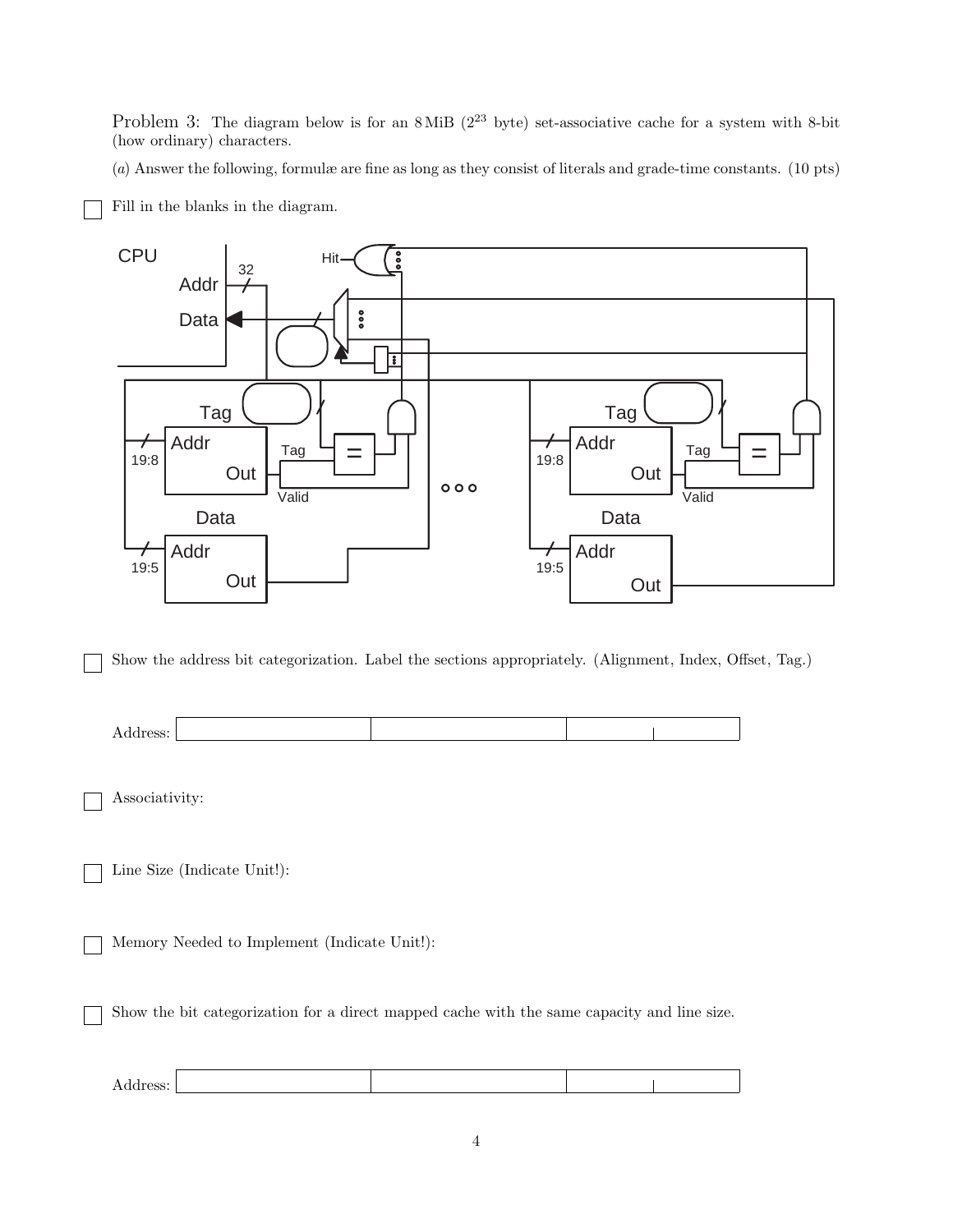Problem 3, continued: Continue to use the set-associative cache from the previous part. When the code below starts running the cache is empty. Consider only accesses to the array.

```
double *d = 0x100000; // sizeof(double) = 8 characters
double sum;
int i;
int ISTRIDE = 1;
int ILIMIT = 64;
for(i=0; i<ILIMIT; i++)
  sum += d[ ISTRIDE * i ];
```
(b) Answer the following. (10 pts)

 $\Box$ 

┐

What is the hit ratio for the program above?

Modify ISTRIDE and ILIMIT so that the cache, which remember is set-associative, is completely filled with the minimum number of accesses.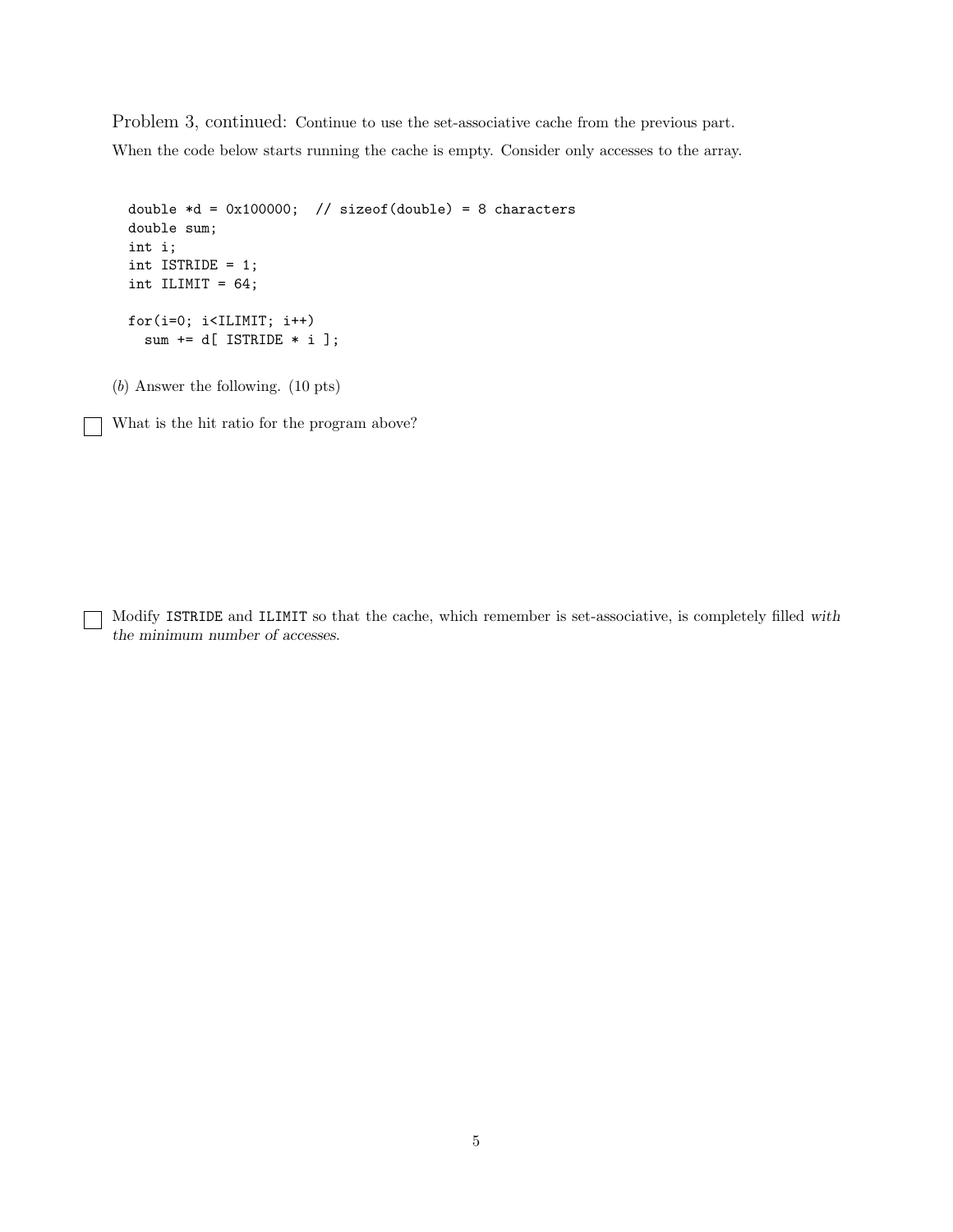Problem 4: Answer each question below.

(a) The contents of the load/store queue in a dynamically scheduled system is shown below for  $t = 4720$ . At this particular time the cache is empty, but with a load/store queue full of instructions it won't be empty for long. The instruction in entry L0 is the oldest.

The EA field indicates the effective address, a #1 in this field indicates that the effective address cannot be computed until the instruction in ROB entry  $#1$  (not shown) completes. It completes at  $t = 7700$ .

The Data field indicates the data that will be written by the store instruction in the entry.

The cache is nonblocking and the load/store queue can process an unlimited number of instructions per cycle.

(5 pts) For each load instruction at  $t = 4721$  if it's complete show what data it has loaded otherwise indicate the first thing it's waiting for.

|               |                     |  |  |  | Type EA Data Data loaded or reason for waiting. |
|---------------|---------------------|--|--|--|-------------------------------------------------|
| $L8:$ load #1 |                     |  |  |  |                                                 |
|               | L7: load 0x1000     |  |  |  |                                                 |
|               | L6: store 0x2000 66 |  |  |  |                                                 |
|               | L5: store 0x1000 55 |  |  |  |                                                 |
|               | L4: load 0x1000     |  |  |  |                                                 |
|               | L3: store #1 33     |  |  |  |                                                 |
|               | L2: store 0x1000 22 |  |  |  |                                                 |
|               | L1: load 0x2000     |  |  |  |                                                 |
|               | $LO:$ load $0x1000$ |  |  |  |                                                 |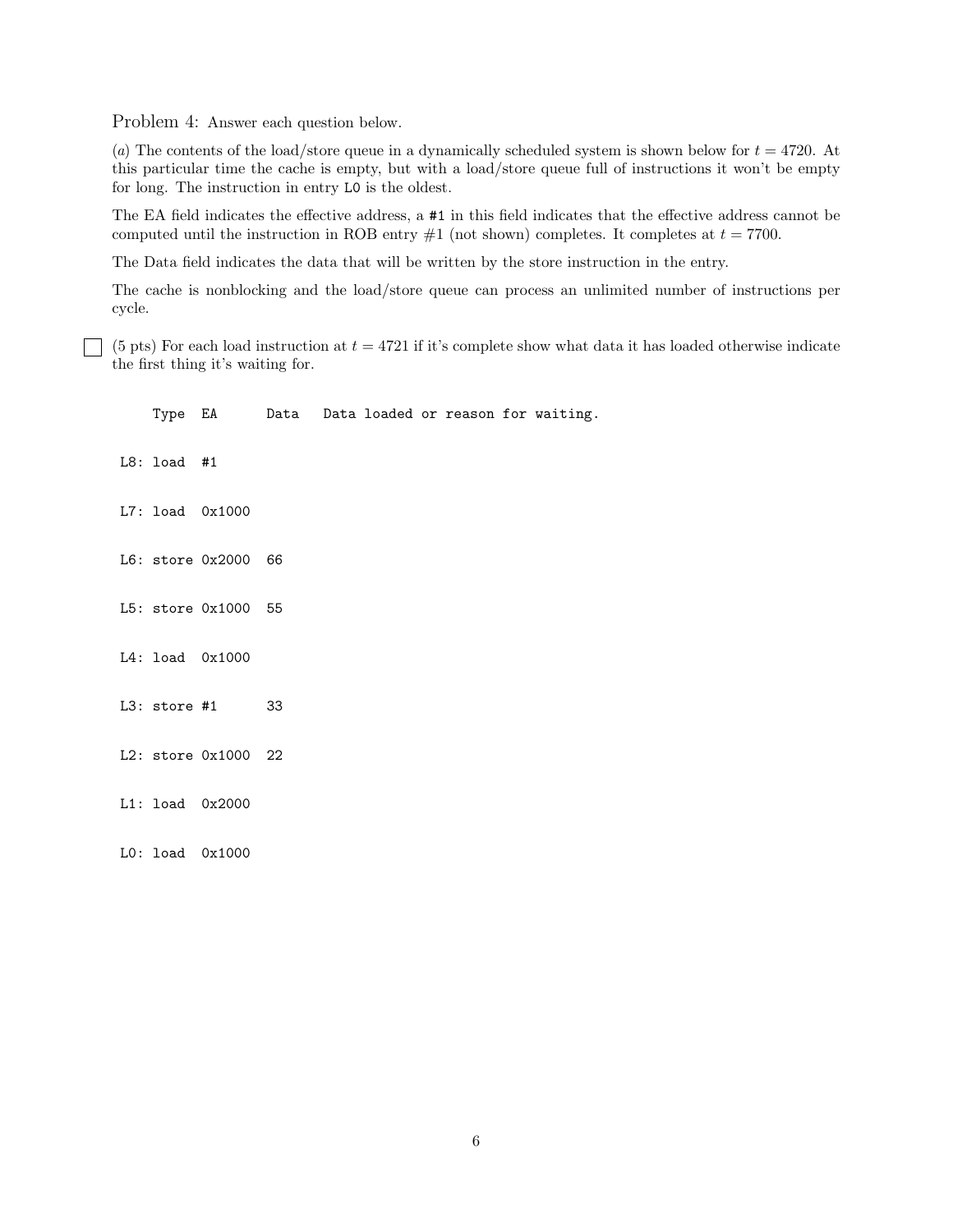(b) The exception recovery mechanism in the R10000 does not need a commit map, the one in Method 3 does.

(5 pts) But the R10000 takes longer to recover. Why does it take longer and how much longer does it take?

(c) In some schemes for recovering from branch mispredictions on dynamically scheduled systems recovery can start at completion rather than waiting for commitment.

(5 pts) What additional hardware is needed for this? How is it used?

(d)

٦

 $\blacksquare$ 

(5 pts) Show how bits are categorized in a real address and a physical address in a system with a 64-bit virtual address space, a 40-bit real address space and 2<sup>14</sup>-character pages.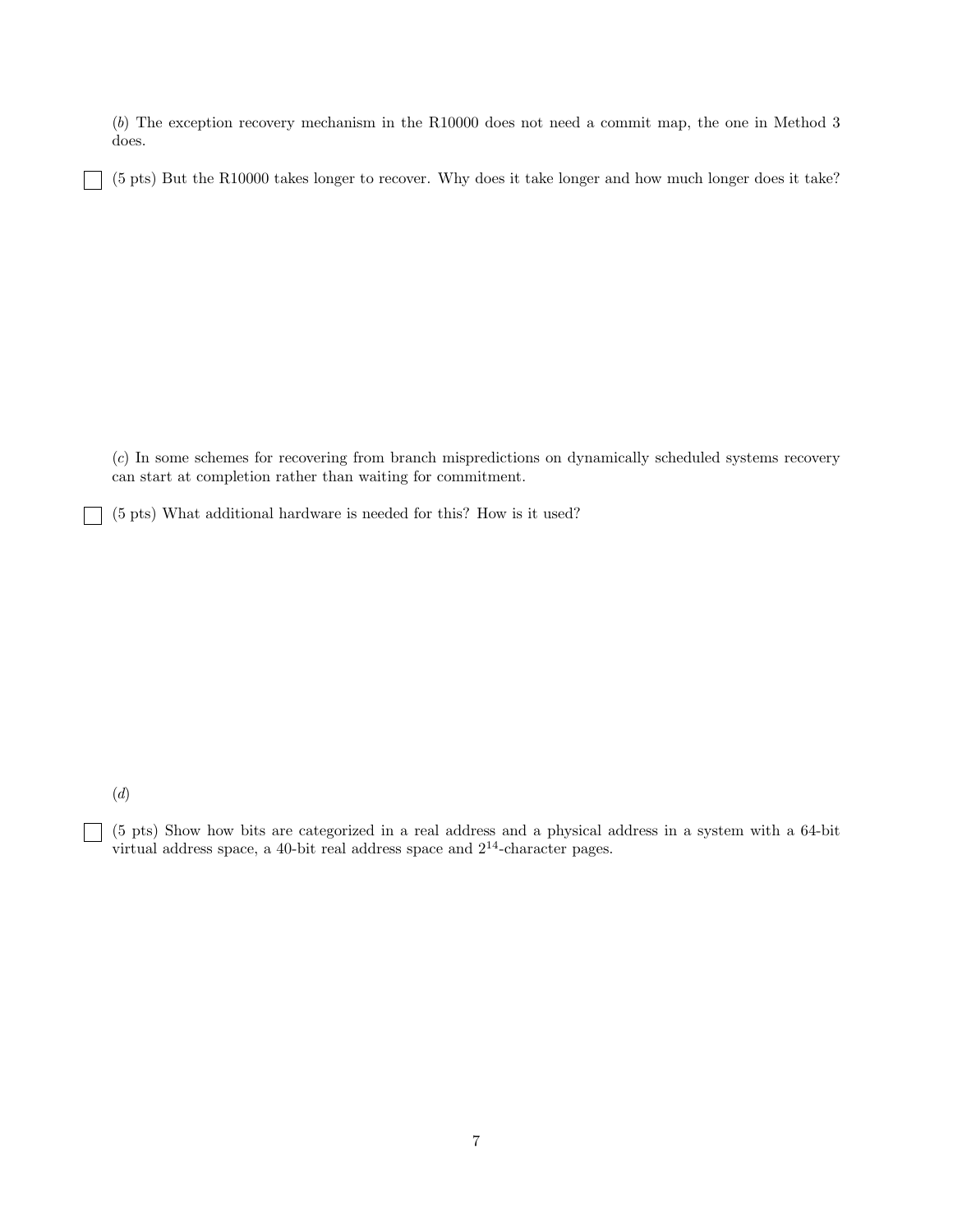(e) Connections for the jr instruction are omitted from the pipeline below.

## (5 pts) Add them.



(5 pts) Show a pipeline execution diagram for the code below consistent with the modified hardware above.

slli r10, r1, 2 addi r10, r10, r2 lw r10, 0(r10) jr r10 TARG: !Target of jr. add r20, r21, r22

 $\blacksquare$